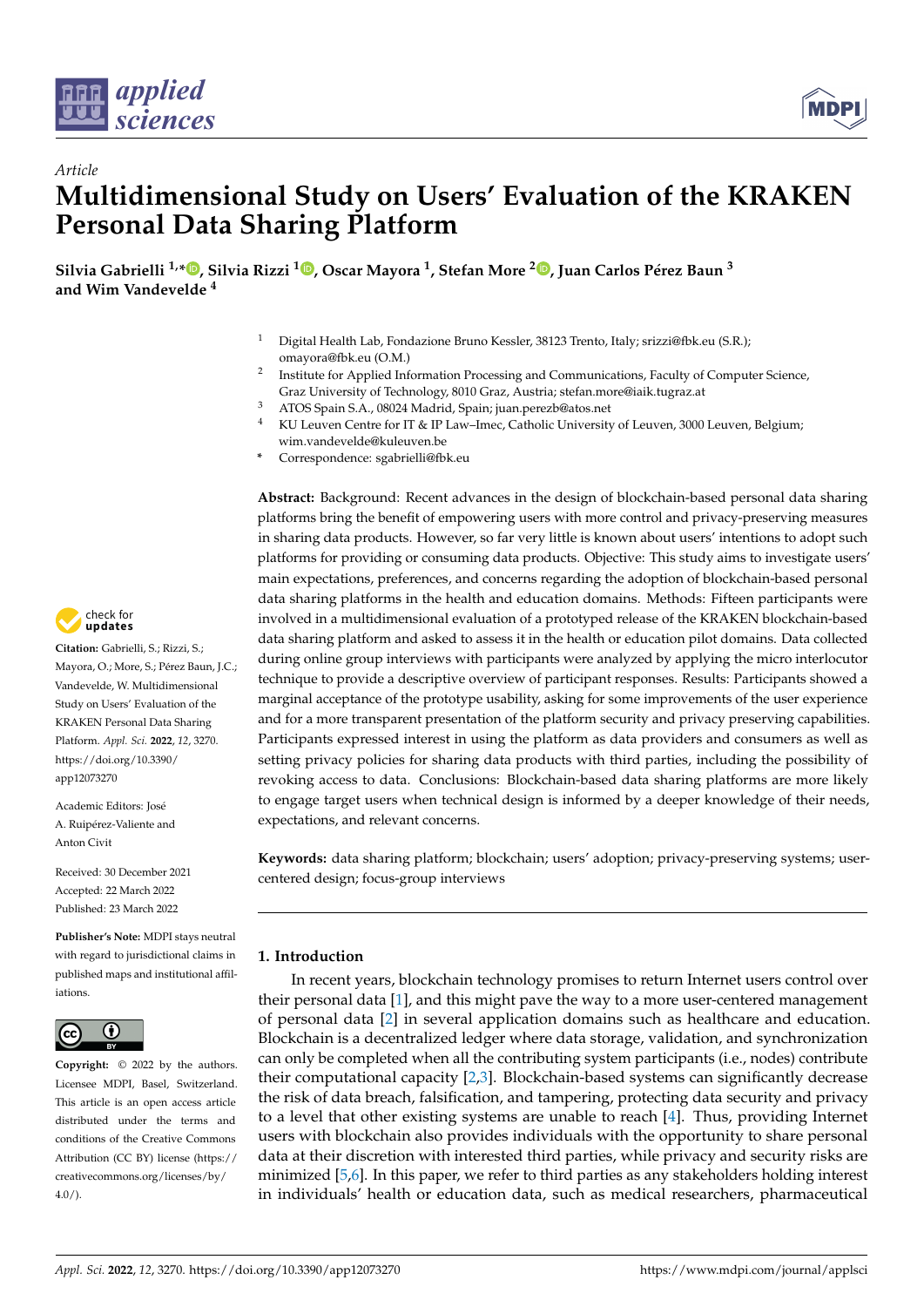companies, digital health companies, universities, and employers. These third parties, as key players in the Internet ecosystem, may require assess to an individual's data for their organizational activities, though they should avoid collecting and exploiting the data without the individual's consent or sharing the data in a way that jeopardizes the individual's privacy [\[7,](#page-10-6)[8\]](#page-10-7). Although studies have shown that individuals are generally not opposed to data sharing with these third parties [\[7–](#page-10-6)[9\]](#page-10-8), the concerns about privacy and security are growing, and individuals demand greater transparency as to who can access their data after they are shared and for what purposes the data are used  $[8-10]$  $[8-10]$ . Since blockchain can combine cryptography with smart contracts (smart contracts being small bits of code that embed procedural logic, which is automatically executable), blockchainbased systems can ensure that it is individuals who initiate data sharing. This capability allows individuals to determine which data to share with which third party and under what conditions  $[5-11]$  $[5-11]$ , preserving their privacy and their right to be informed in a more transparent way. In addition, smart contracts can be combined with data tokenization, the transformation through cryptography of data into discrete objects that can be transferred over a blockchain network. Blockchain-based systems can offer individuals the possibility of being rewarded for sharing personal data. In this way, users can be more motivated to actively share data with third parties, such as researchers and digital health companies, which can greatly benefit medical research and care management [\[12](#page-10-11)[,13\]](#page-10-12). The data can be tokenized, and the third parties may pay for the data use with cryptocurrency or other value tokens. Due to the series of advantages provided by blockchain-based data sharing systems, researchers' interest for blockchain architecture and platform deployment is growing [\[6–](#page-10-5)[14\]](#page-10-13). However, both academics and practitioners have mainly focused on the technical components of blockchain-based data sharing systems and have conducted these studies mainly from the perspective of institutional data providers and consumers. Very little is known about individuals' intentions to adopt the blockchain-based system, specifically whether they perceive themselves as motivated to take, and capable of taking, greater control of personal data sharing; what concerns they may have about blockchainbased data sharing systems; and how these concerns can be addressed to remove barriers to adoption. Shading light on these matters is key to inform researchers and practitioners about the issues that need to be considered when designing a blockchain-based data sharing system, to deploy a real user-centered design approach [\[15\]](#page-11-0). This paper presents a multidimensional evaluation of a blockchain-based platform developed in the H2020 project KRAKEN (BroKeRage and MArKet platform for pErsoNal data, grant agreement No 871473) to enable personal data sharing in the health and education domains [\[16\]](#page-11-1).

KRAKEN is devoted to developing a trusted and secure personal data platform using cutting-edge privacy preserving analytics technologies. Metadata and query privacy are also guaranteed, allowing data providers to control their personal and sensitive data, facilitating and encouraging citizens to share data [\[17\]](#page-11-2). The main pillars of the KRAKEN solution are the Self-Sovereign Identity (SSI) paradigm that provides a decentralized usercentric approach for access control to data, where the data provider controls their data and their later use under explicit user consent; the provision of different analytic techniques based on advanced crypto tools to enable privacy-preserving data analysis, by ensuring endto-end secure data sharing, using tools such as SMPC (Secure Multi-Party Computation), FE (Functional Encryption), PRE (Proxy Re-Encryption), or ZKP (Zero Knowldege Proof); and, finally, a data marketplace that brings both pillars together on an open and decentralized exchange system leveraging blockchain and smart contracts, following GDPR (General Data Protection Regulation), allowing privacy preserving sharing of personal data in the health and education pilot domains, and developing fair-trading protocols and incentive models to be applied on the data space domain [\[18\]](#page-11-3).

Results from group interviews with initial testers of the KRAKEN prototype helped us to better understand users' expectations, preferences, and possible concerns in adopting such a system for personal data sharing in the two piloting domains.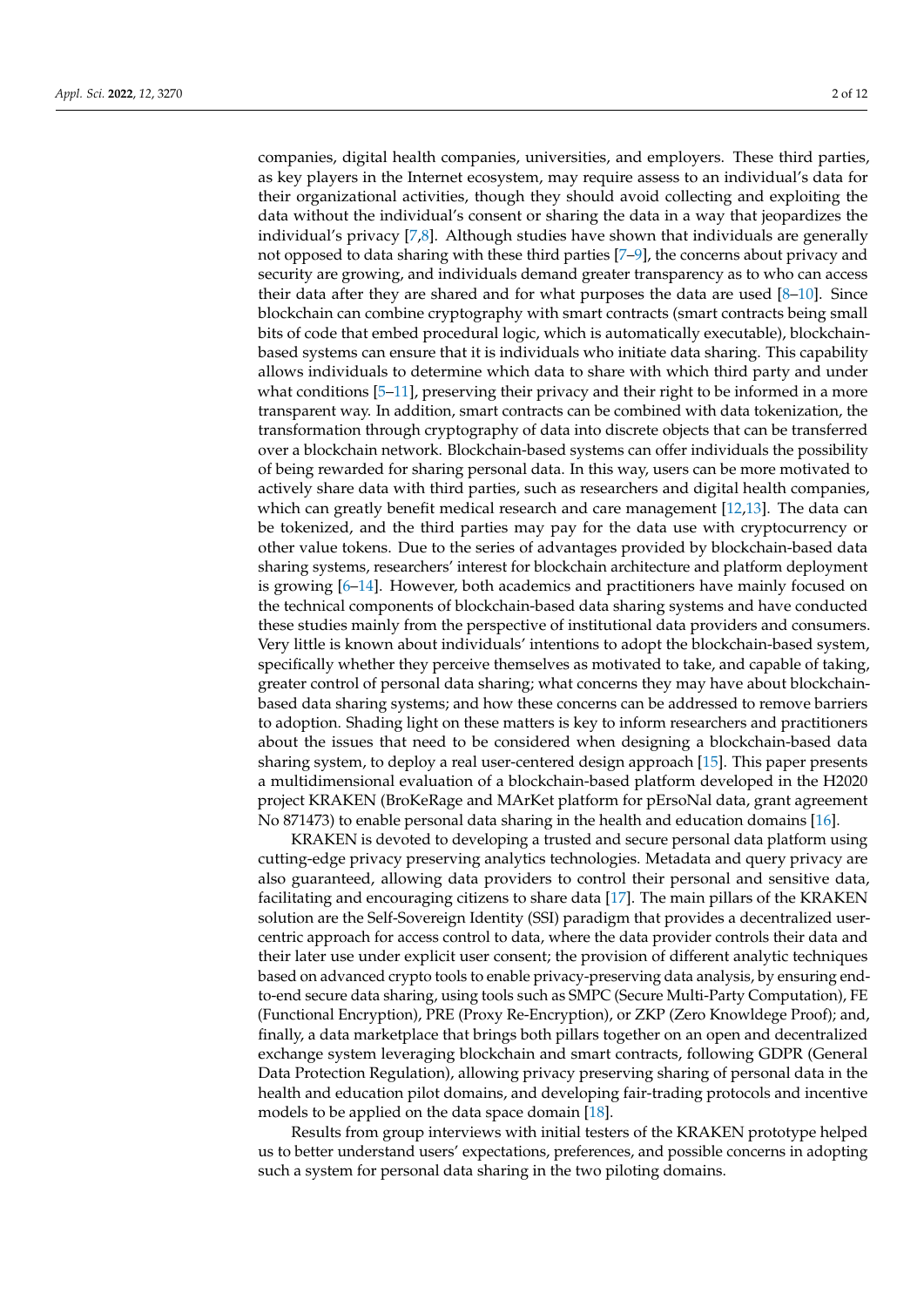# **2. Methods**

In Autumn 2021, we conducted a two-phase evaluation of the KRAKEN prototype by involving an overall sample of 15 participants. Each participant was asked, first, to individually access and use the prototype to assess its usability. The prototyped data sharing platform was composed by a Self-Sovereign Identity (SSI) mobile application required to access the KRAKEN data-sharing marketplace, populated with sample data products in the health and education piloting domains. Participants were asked to perform a set of key tasks representing the main functionalities supported by the prototype and to fill in a digital version of the System Usability Scale (SUS) questionnaire [\[19\]](#page-11-4) to assess its usability.

Examples of tasks performed by participants involved in the health pilot evaluation were registering to the KRAKEN marketplace by means of the KRAKEN SSI mobile app, browsing the available products in the health sector, requesting access to a data product, and offering access to a data product by setting the relevant privacy options to access it. Examples of tasks performed by participants involved in the education pilot evaluation were logging in to the education connector, connecting the wallet app to the education connector, exporting a credential (grade or diploma) into the mobile wallet, displaying the credential in the wallet on the web-based marketplace, registering to the KRAKEN marketplace, accessing/browsing the available data products, and updating the user profile.

After the usability assessment, participants were invited to join an online group interview (duration 1.5 h each) to further report about their expectations, preferences, and concerns regarding the KRAKEN solution tested. A total of 4 group interviews were carried out, 3 for the health pilot evaluation (attended by 12 participants) and 1 for the education pilot evaluation (3 participants), each moderated by a researcher with expertise in Human-Computer Interaction and video-recorded to enable a more detailed analysis of participants' responses. The moderator, initially, provided a brief introduction to the interview objectives. Then, participants were asked to answer a series of semi-structured questions regarding their expectations, preferences, ethics concerns, and intention to use the KRAKEN data sharing platform. Table [1](#page-3-0) shows the list of topics and questions posed to participants involved in the health pilot evaluation, while Table [2](#page-4-0) shows the list of topics and questions posed to participants involved in the education pilot evaluation. Group interviews or focus groups are suitable for a more in-depth investigation of users' attitudes and preferences toward new technological solutions, since open-ended discussions with users can help researchers to better understand the issues and concerns related to the possible future adoption of these solutions [\[20\]](#page-11-5).

The recruitment of participants was based on personal contacts of partners in the KRAKEN consortium, selected based on representativeness of the key target user groups addressed by the KRAKEN solution. The key target user groups were identified in the initial design phase of the project by means of research and market analysis activities to develop the relevant use case scenarios for both the health and education pilot domains. As an example, in the health pilot domain, the main target user groups identified in the categories of data providers and data consumers were: researchers managing projects in the area of big data, blockchain technologies and digital health solutions on behalf of research centers/institutions, managers or representatives of private companies working at the development of digital health solutions, and project managers working in public health projects and solutions. In the education pilot domain, the main target user group for data providers was represented by university students enrolled at the Technical University of Graz (TUGraz, Austria), partner of the KRAKEN project and leading the development of the KRAKEN education pilot. For the evaluation study, representatives of these target user groups were identified and invited by the FBK (Fondazione Bruno Kessler) and TUGraz partners to take part to the study. All participants signed a consent form approved by the institutional ethics board of FBK and TUGraz in charge of collecting data for the evaluation study.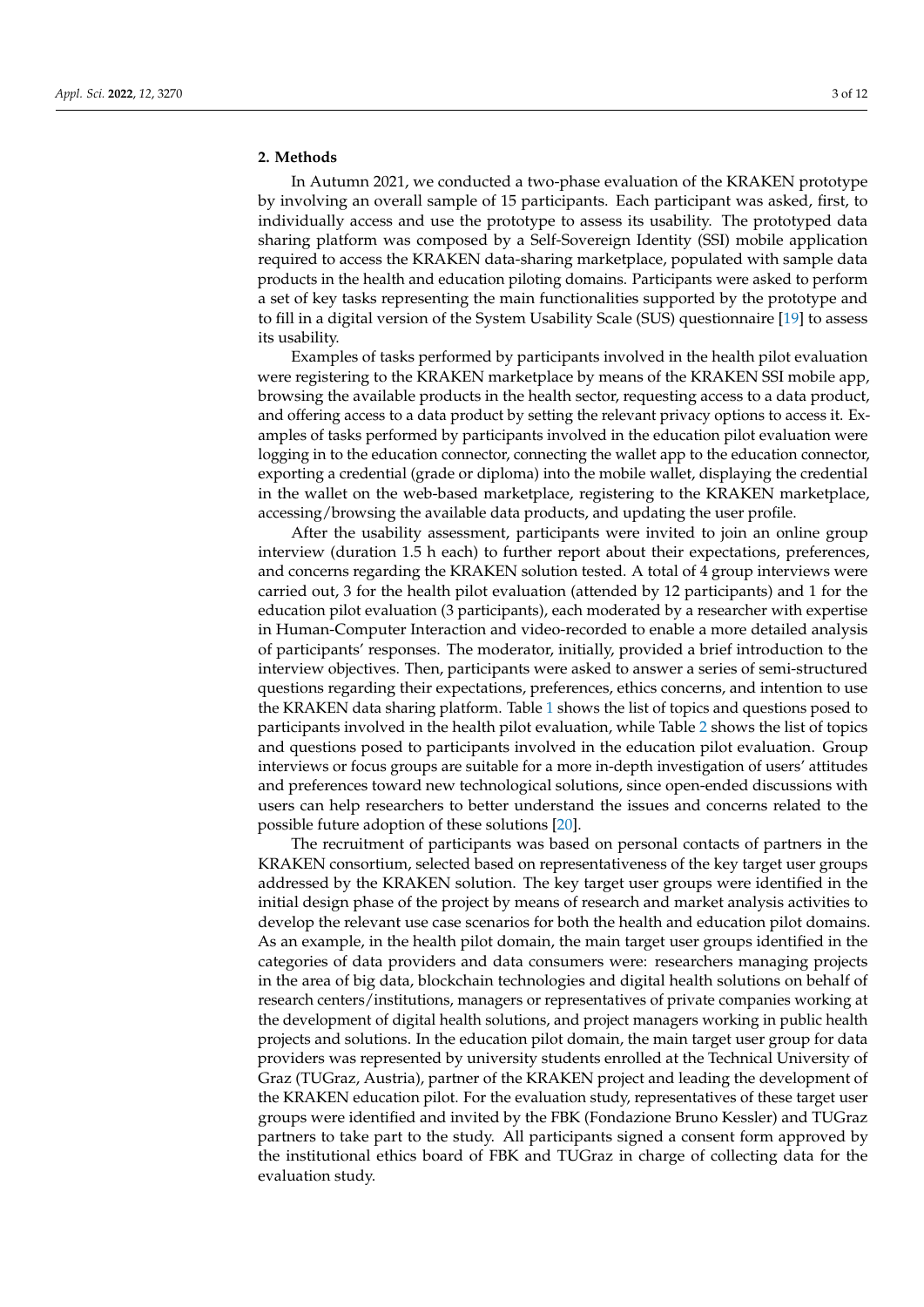| Topic Investigated                                            | <b>Ouestions</b>                                                                                                                                                                                                                                                                                                                                                                 |  |  |
|---------------------------------------------------------------|----------------------------------------------------------------------------------------------------------------------------------------------------------------------------------------------------------------------------------------------------------------------------------------------------------------------------------------------------------------------------------|--|--|
| Set 1: Health Data Management                                 | 1.1 Would you trust a platform like KRAKEN to share<br>personal data?<br>1.2 Would you be interested to use KRAKEN for<br>providing/consuming data products like the ones you have<br>seen provided by the KRAKEN prototype? Why or why not?                                                                                                                                     |  |  |
| Set 2: Privacy preserving data<br>sharing systems             | 2.1 Are you interested to use the privacy preserving analytics<br>of KRAKEN?<br>2.2 Would you be willing to use a web system that will secure<br>your data, even if you will have to authenticate through a<br>mobile app?                                                                                                                                                       |  |  |
| Set 3: Sharing health data                                    | 3.1 Would you be willing to share your data product with<br>other entities through the KRAKEN platform if it's<br>pseudoanonymized, anonymized (e.g., universities<br>pharmaceutical companies, private organizations, research<br>institutions)? Why and why not?<br>3.2 What factors do you consider important when deciding to<br>share your information with another entity? |  |  |
| Set 4: Compensation for Sharing<br>Data and Data valorization | 4.1 What type of compensation would you be looking for in<br>exchange for your data products?<br>4.2 Do you feel comfortable in defining a price for your data<br>product?<br>4.3 Would you need any support from for example an<br>available tool in the platform to define or check if your price is<br>sensible/correct?                                                      |  |  |
| Set 5: Acceptance, ethics                                     | 5.1 What is your impression of the level of data protection and<br>privacy of the KRAKEN platform?<br>5.2 Can you think of any data protection or privacy risks that<br>you could encounter using the KRAKEN platform?<br>5.3 Is the provided information relating to your data<br>protection and privacy rights and freedoms sufficiently clear<br>and understandable?          |  |  |

<span id="page-3-0"></span>**Table 1.** Questions posed to participants attending the health pilot evaluation.

**Table 2.** Questions posed to participants attending the education pilot evaluation.

| <b>Topic Investigated</b><br>Questions            |                                                                                                                                                                                                                                                                                                                                                                                                      |  |  |
|---------------------------------------------------|------------------------------------------------------------------------------------------------------------------------------------------------------------------------------------------------------------------------------------------------------------------------------------------------------------------------------------------------------------------------------------------------------|--|--|
| Set 1: Education Data<br>Management               | 1.1 Would you trust a platform like KRAKEN to share personal<br>data?<br>1.2 Would you be interested to use KRAKEN for<br>providing/consuming data products like the ones you have seen<br>provided by the KRAKEN prototype? Why or why not?<br>1.3 What is your motivation to share (or sell) your education data?                                                                                  |  |  |
| Set 2: Privacy preserving<br>data sharing systems | 2.1 Are you interested to use the privacy preserving analytics<br>of KRAKEN?<br>2.2 Would you be willing to use a web system that will secure<br>your data, even if you will have to authenticate through a<br>mobile app?                                                                                                                                                                           |  |  |
| Set 3: Sharing education<br>data                  | 3.1 What types of data do you feel comfortable sharing/selling?<br>What types of data should the edu pilot support in addition to the<br>ones we support?<br>3.2 Which kinds of entities would you be willing to share it with?<br>3.3 Will you feel comfortable letting other entities (organizations,<br>universities) see your data using the KRAKEN platform? Do you<br>think it will be secure? |  |  |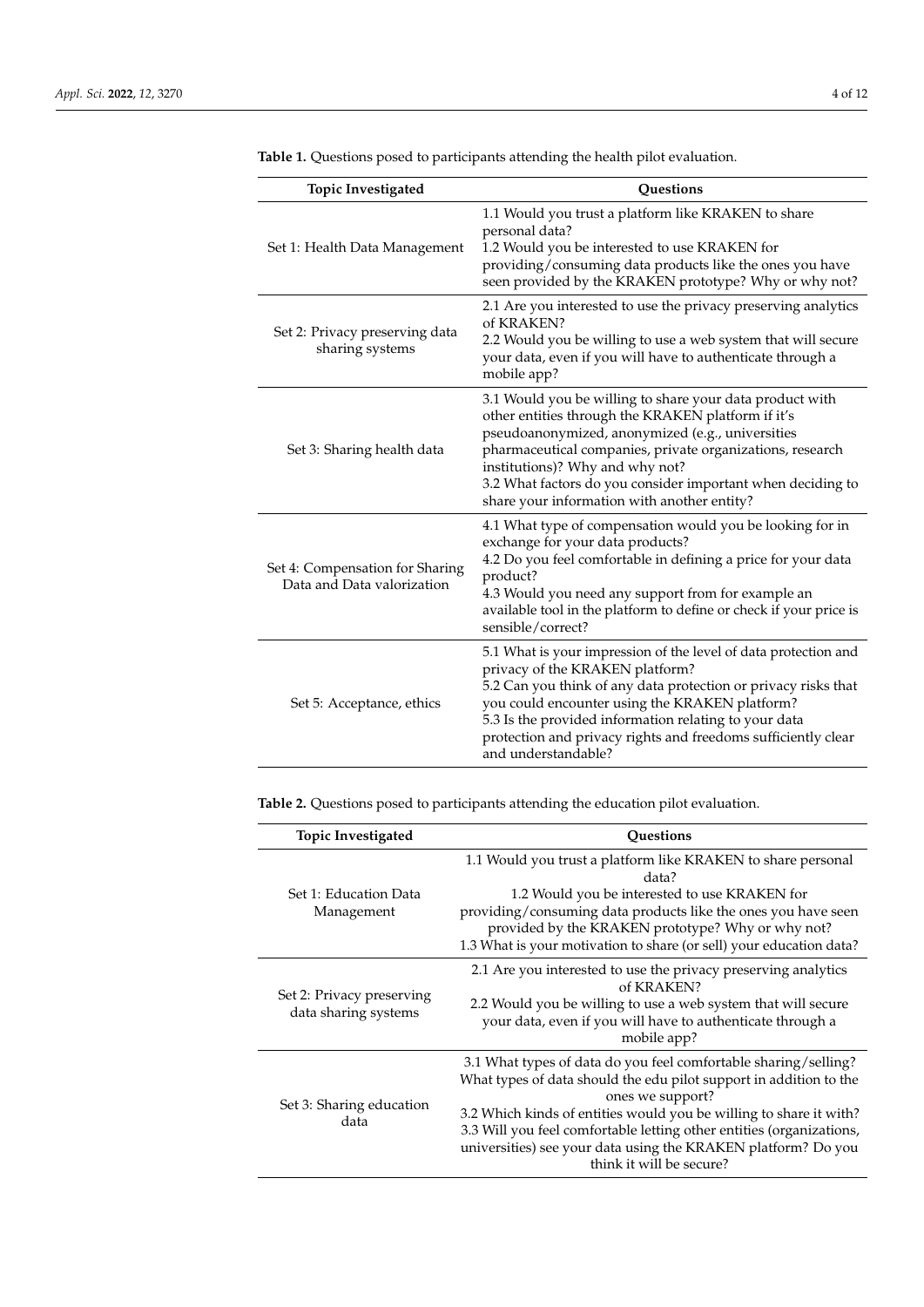<span id="page-4-0"></span>

| <b>Topic Investigated</b>                                        | <b>Ouestions</b>                                                                                                                                                                                                                                                |  |
|------------------------------------------------------------------|-----------------------------------------------------------------------------------------------------------------------------------------------------------------------------------------------------------------------------------------------------------------|--|
| Set 4: Compensation for<br>Sharing Data and Data<br>valorization | 4.1 Would you seek compensation in exchange for securely<br>sharing your data products?                                                                                                                                                                         |  |
| Set 5: Acceptance, ethics                                        | 5.1 Will your acceptance for the KRAKEN data sharing services<br>differ if it was provided by a company like Google? A recruiting<br>company? Or an IT company like IBM?<br>5.2 Do you see any ethics concerns in using a data sharing<br>platform like KRAKEN? |  |

#### *2.1. Participants Characteristics*

In total, 12 individuals (6 men and 6 women) participated in the health pilot evaluation, 8 (66.7%) were aged 35 to 54, 2 (16.7%) were aged 18 to 34, and 2 (16.7%) were aged 55 to 64. Of these, 3 participants were researchers, 2 of them with expertise in Big Data projects for healthcare and 1 with expertise on blockchain technologies for health, 2 participants were legal experts working in projects related to personal data sharing, 2 participants were managers in private companies offering digital health solutions, and 5 participants were project managers of public health solutions.

Moreover, 3 individuals (1 man, 2 women) were involved in the education pilot evaluation; they were students at the Technical University of Graz with computer science background, all aged 18 to 34.

# *2.2. Data Analysis*

The data collected during the group interview were analyzed by applying the micro interlocutor analysis method [\[21\]](#page-11-6) to the videorecorded sessions, whose main results are reported in Section [3.](#page-4-1) The micro interlocutor analysis is a method used to analyze focus group data in health-related research [\[21,](#page-11-6)[22\]](#page-11-7). It not only reveals each participant's attitude, stance, and arguments, but also provides researchers with a quantitative overview of participant grouping [\[21\]](#page-11-6). Following [\[21\]](#page-11-6), we first analyzed all the transcriptions of the group interviews, to get an overall understanding of the transcriptions. Next, we coded participants' responses to each discussion question in the dedicated health or education interviews. We paid attention to their words throughout the group discussion and coded their responses by interpreting all the words they contributed. By taking this step, we produced descriptive statistics for all the questions, as summarized in Section [3.](#page-4-1) In this way, it is possible to see how each participant responded to each question, but also to get an overview of the responses of the group, based on how we generated the insights explained in the results section.

#### <span id="page-4-1"></span>**3. Results**

Results from the participants individual assessment of the KRAKEN prototype, based on the SUS questionnaire, showed an average score on a scale 0–100 of 51.87 (SD 23.67) for the health pilot evaluation and an average score of 55 (SD 10.89) for the education pilot evaluation. These scores correspond to the grade D, percentile range 15–34; they can be defined with the adjective OK/Fair, meaning that there was a marginal level of acceptance of the prototype usability, which, however, needs further improvements to ensure a full usability of the final solution [\[23,](#page-11-8)[24\]](#page-11-9).

Tables [3](#page-5-0) and [4](#page-5-1) display how each participant in the group interviews responded to each question, including the indication of agreement, indication of dissent, ambivalent response, no response, and response given with an elaboration. We then explain our results for each question included in the health and education pilot evaluation, providing a descriptive statistical overview of the types of responses (including nonresponses) and qualitative categorizations of participants' elaborations.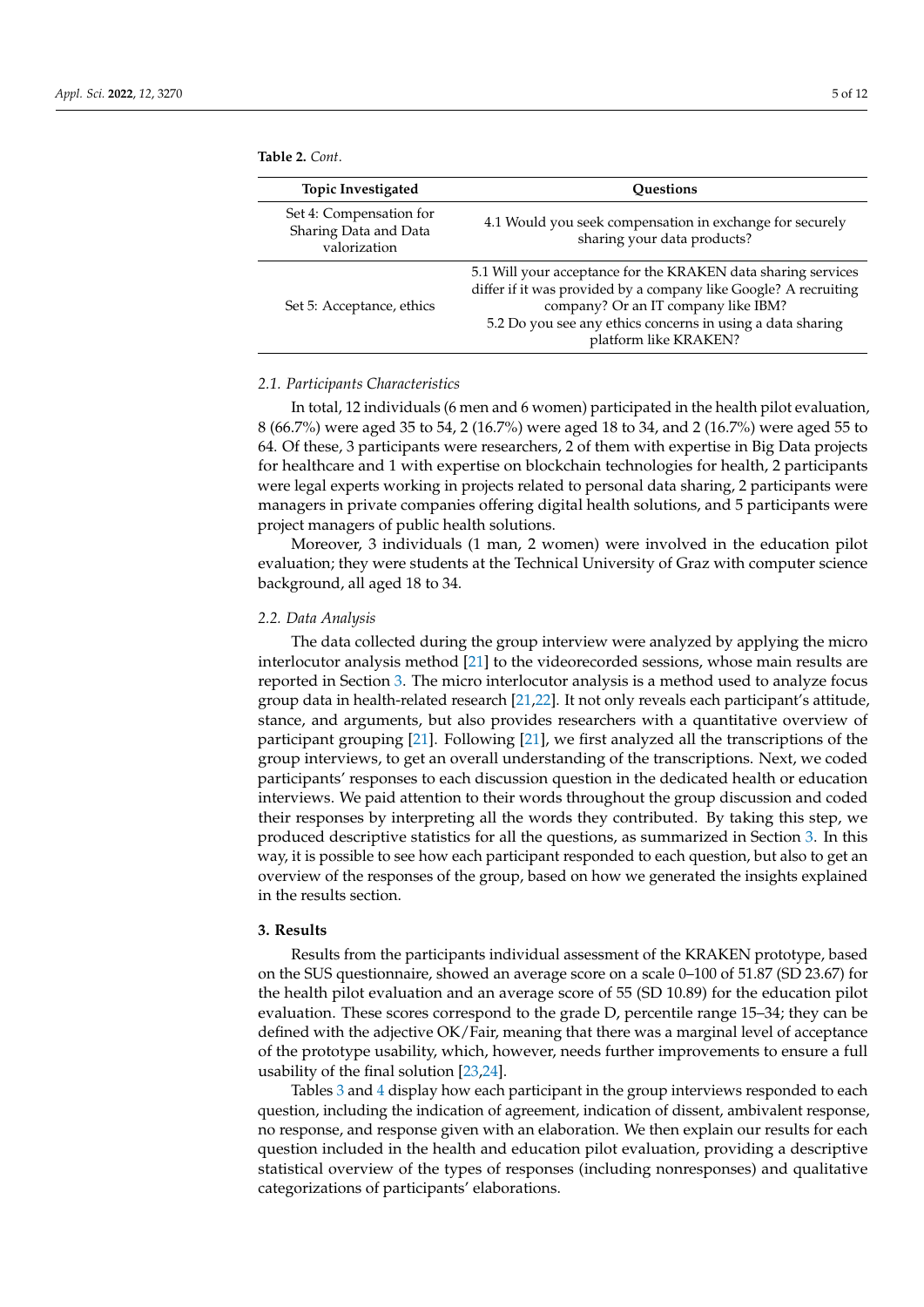| Question | <b>Type of Response</b> |                 |                 |                |                 |                 |
|----------|-------------------------|-----------------|-----------------|----------------|-----------------|-----------------|
|          | $A^a$                   | SE <sup>b</sup> | NR <sup>c</sup> | D <sup>d</sup> | SD <sup>e</sup> | AR <sup>f</sup> |
| 1.1      | 3                       | 4               |                 |                | 1               | 4               |
| 1.2      | h                       |                 |                 |                |                 | 5               |
| 2.1      | 3                       | 8               |                 |                |                 |                 |
| 2.2      | 4                       |                 |                 |                |                 |                 |
| 3.1      | 5                       |                 |                 |                |                 | 6               |
| 3.2      | 7                       | З               |                 |                |                 | 7               |
| 4.1      | 5                       | 5               |                 |                |                 |                 |
| 4.2      |                         |                 |                 |                | h               |                 |
| 4.3      |                         | 5               |                 |                |                 |                 |
| 5.1      | ∍                       |                 | 3               | 5              |                 | っ               |
| 5.2      |                         |                 |                 |                |                 |                 |
| 5.3      |                         |                 |                 |                |                 |                 |

<span id="page-5-0"></span>**Table 3.** Participants' responses in the health pilot evaluation.

<sup>a</sup> A: Indicated agreement. <sup>b</sup> SE: Provided significant example suggesting agreement. <sup>c</sup> NR: Did not indicate agreement or dissent (i.e., nonresponse or did not know). <sup>d</sup> D: Indicated dissent. <sup>e</sup> SD: Provided significant example suggesting dissent. <sup>f</sup> AR: Ambivalent response.

| Question | <b>Type of Response</b> |                 |                 |                |                 |                 |
|----------|-------------------------|-----------------|-----------------|----------------|-----------------|-----------------|
|          | $A^a$                   | SE <sup>b</sup> | NR <sup>c</sup> | D <sup>d</sup> | SD <sup>e</sup> | AR <sup>f</sup> |
| 1.1      |                         |                 |                 |                |                 |                 |
| 1.2      |                         |                 |                 |                |                 |                 |
| 1.3      |                         |                 |                 |                |                 | າ               |
| 2.1      |                         |                 |                 |                |                 |                 |
| 2.2      | っ                       |                 |                 |                |                 |                 |
| 3.1      | 2                       |                 |                 |                |                 |                 |
| 3.2      |                         |                 |                 |                |                 |                 |
| 3.3      |                         |                 |                 |                |                 |                 |
| 4.1      |                         |                 |                 |                |                 | 3               |
| 5.1      |                         |                 |                 | $\mathfrak{D}$ |                 |                 |
| 5.2      |                         |                 |                 |                |                 |                 |

<span id="page-5-1"></span>**Table 4.** Participants' responses in the education pilot evaluation.

<sup>a</sup> A: Indicated agreement. <sup>b</sup> SE: Provided significant example suggesting agreement. <sup>c</sup> NR: Did not indicate agreement or dissent (i.e., nonresponse or did not know). <sup>d</sup> D: Indicated dissent. <sup>e</sup> SD: Provided significant example suggesting dissent. <sup>f</sup> AR: Ambivalent response.

# *3.1. Health or Education Data Management*

Participants to the health pilot were asked "Would you trust a platform like KRAKEN to share personal data?" In response, seven participants expressed interest and trust in the platform while five had some concerns related to security and privacy of sharing data, due to a lack of understanding of the privacy preserving technology supporting it. Those who were interested expressed trust in the blockchain technology behind the platform and in the KRAKEN consortium, as it is a publicly funded project supported by the European Commission. Those who expressed concerns mentioned a lack of transparency in the way personal data are protected and treated by KRAKEN; they asked for clearer information on the entities supporting the project as well as clearer and more accessible explanations on the mechanisms ensuring privacy and security of data. We also asked participants "Would you be interested to use KRAKEN for providing/consuming data products like the ones you have seen provided by the KRAKEN prototype? Why or why not?" Four participants said they were very interested in consuming data through KRAKEN, three had a stronger interest for providing data through the platform, and five said they were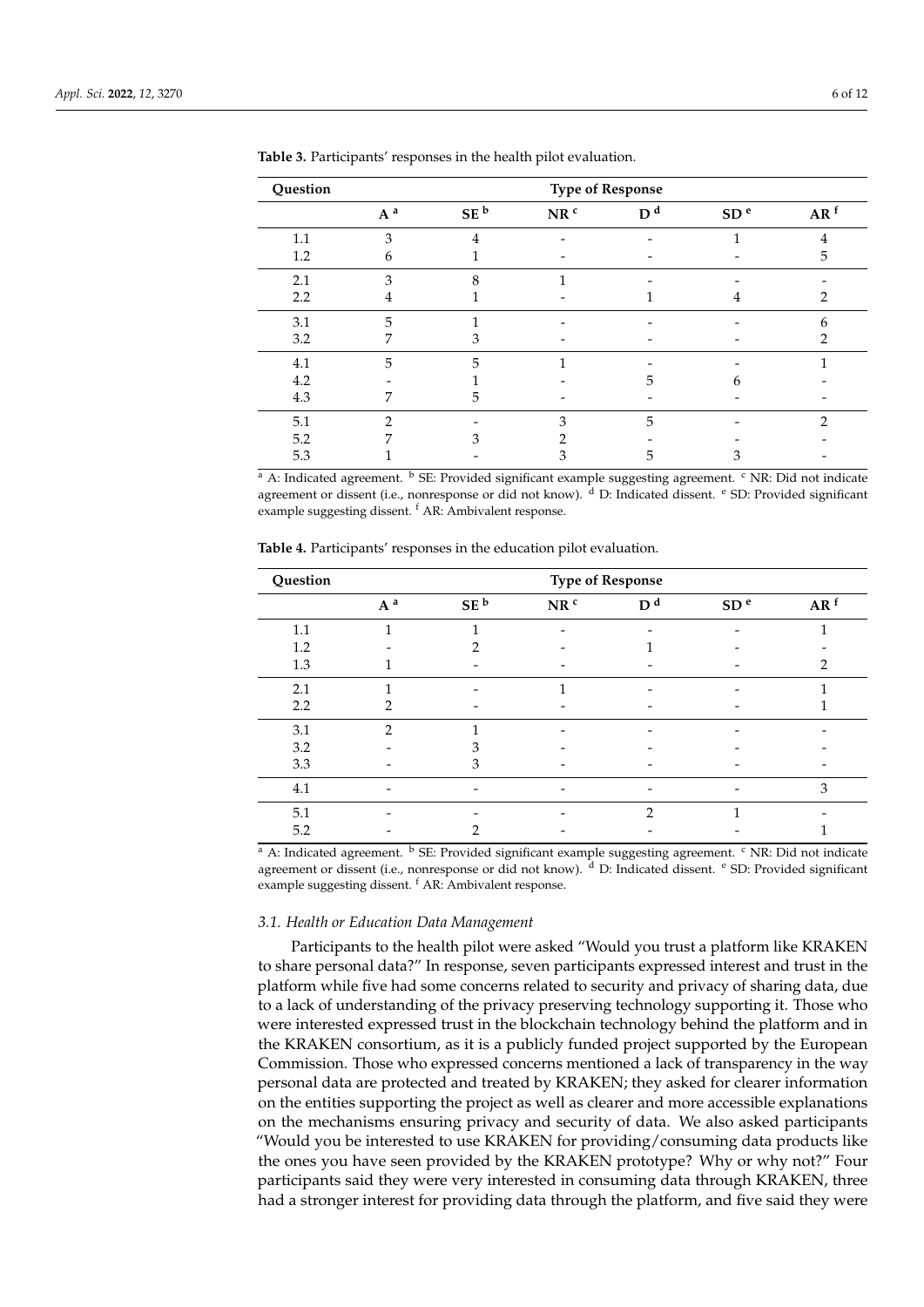potentially interested to use KRAKEN for sharing data if the platform was able to ensure security, privacy, and quality of data sharing. Most participants thought KRAKEN should guarantee that the personal data shared are reliable and accurate as well as ensure that usage of the data shared is compliant with the goals and privacy settings stated by the data provider when offering access to a data product.

Participants to the education pilot were asked "Would you trust a platform like KRAKEN to share personal data?" In response, two participants said they would trust KRAKEN since they appreciated the concept behind the KRAKEN solution, but they would trust it more if the user interaction with the prototype would be improved. One participant stressed the fact that the problems they met in using the prototype decreased their trust in the system, but generally they were more in favor of using open access, source code transparent systems. We asked participants "Would you be interested to use KRAKEN for providing/consuming data products like the ones you have seen provided by the KRAKEN prototype? Why or why not?" Two participants said they would be interested to share educational data through the platform, while one mentioned that the KRAKEN concept and use case is much needed, since recruiting companies and employers might be interested to access more easily and reliably these data through the data marketplace. One participant initially said they did not want to provide access to their education data through a marketplace. A following question asked: "What is your motivation to share (or sell) your education data?" Two participants said they would feel motivated to share their education data when applying for a job, to avoid, for example, sending scanned copies of printed documents. One participant explained they would prefer to share data about a study (e.g., a thesis work) but only if anonymized, while they would not feel motivated to share other types of data.

### *3.2. Privacy Preserving Data Sharing Systems*

Participants to the health pilot were asked "Are you interested to use the privacy preserving analytics of KRAKEN?" In response, 11 participants expressed interest to access this type of service offered by the platform, while 1 participant did not provide any answer. In general, the privacy preserving analytics were considered as a service providing an added value to users of the platform, especially for those interested to access statistics for research purposes. One participant mentioned the importance of having access to customizable analytics, fitting the needs of each study. Another participant stressed the need for the platform to be kept updated with the latest crypto techniques and to provide state-of-the-art anonymization mechanisms for data sharing. We asked participants "Would you be willing to use a web system that will secure your data, even if you will have to authenticate through a mobile app?" Five participants replied that the double authentication modality is nowadays quite familiar to users, so they did not see any obstacle in using this method also to access the KRAKEN marketplace. Three participants expressed a preference for using already existing certified systems to authenticate (e.g., SPID), to lower the effort required by the user to download and install the mobile app. Four participants reported their frustration with installing and using the KRAKEN SSI mobile app, due to compatibility and usability problems experienced with the prototype release tested during the evaluation; therefore, they recommended to improve its usability to avoid future users from abandoning the platform after the first interaction.

Participants to the education pilot were asked "Are you interested to use the privacy preserving analytics of KRAKEN?" In response, two participants replied they would require knowing or read more about this functionality to have an opinion on that. One participant said they might be interested in using such a service, once supported by the platform. When asked "Would you be willing to use a web system that will secure your data, even if you will have to authenticate through a mobile app?", all three participants agreed that they would be willing to use such an authentication modality, since it is quite common and secure nowadays. However, they all stressed the need of improving the usability of the SSI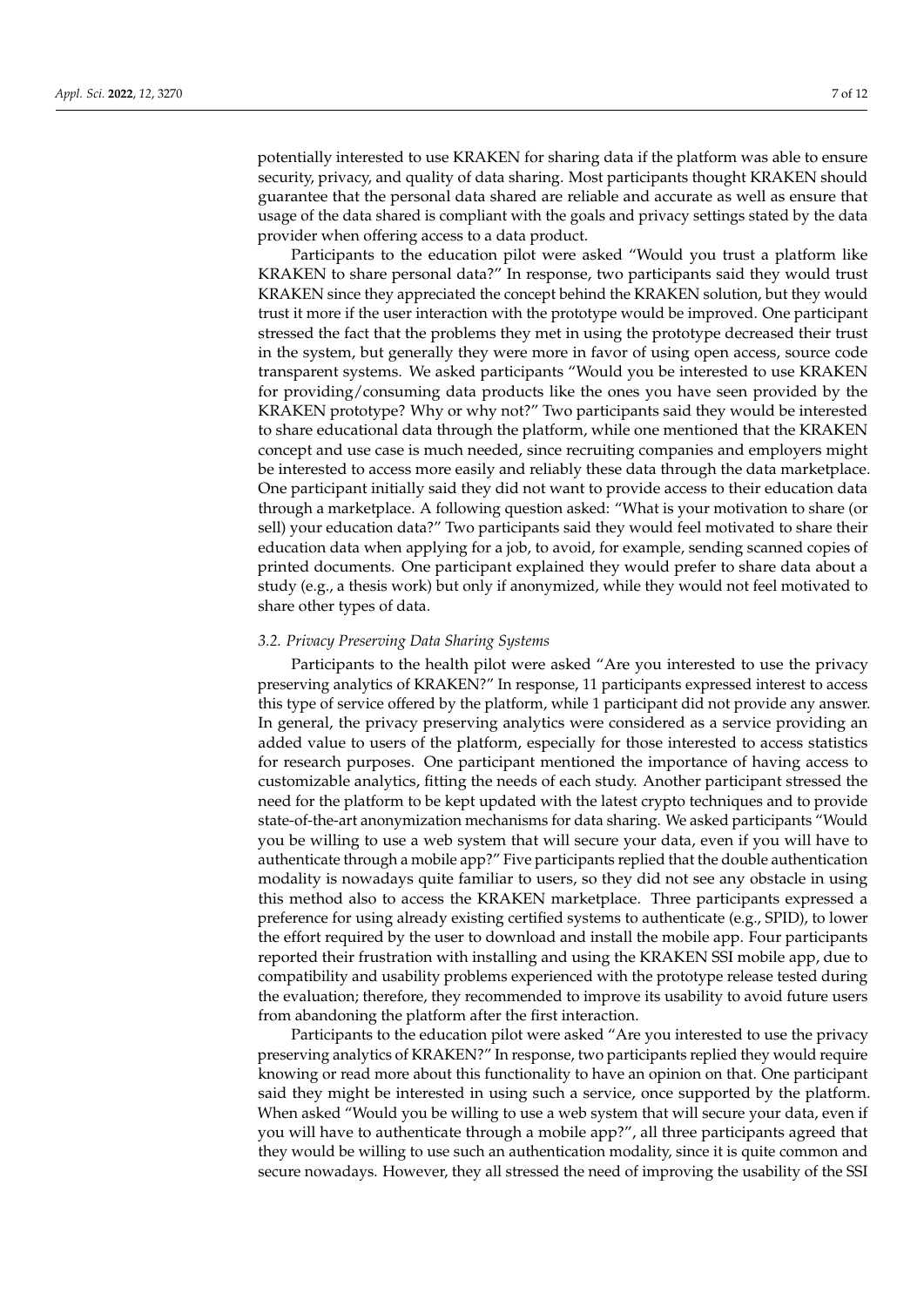app and its synchronization with the marketplace to avoid confusing the user in their first interaction with the KRAKEN solution.

#### *3.3. Sharing Health or Education Data*

Participants to the health pilot were asked "Would you be willing to share your data product with other entities through the KRAKEN platform if it's pseudo anonymized, anonymized (e.g., universities pharmaceutical companies, private organizations, research institutions)? Why and why not?" Six participants expressed willingness to share anonymized data products, while six participants replied that they would be willing to share data only for research purposes, not for commercial purposes, since they were motivated mainly by ethics reasons for sharing personal data. Three participants explicitly mentioned they would share data with public entities (universities, research foundations) for research goals, but not with private entities, such as pharmaceutic companies. Participants were also asked "Which kinds of entities would you be willing to share it with?" In response, seven participants mentioned they would share their data with an entity if they clearly knew the purpose of the data usage, two participants said they would share data in case they can keep control over their data and can even revoke access to data, two participants mentioned ethics reasons (e.g., contributing to improving healthcare treatments), and one participant said they would be motivated by receiving some form of acknowledgement or credit for sharing their data.

Participants to the education pilot were asked "What types of data do you feel comfortable sharing/selling? What types of data should the education pilot support in addition to the ones we support?" All three participants expressed interest for sharing education data, such as CVs and diploma. They were willing to share also other personal data, such as passports, citizenship certificates, but they had more concerns in sharing for example health data. Participants were also asked "Which kinds of entities would you be willing to share data with?" In response, two participants said they would prefer to share data with universities, employers, government agencies, since this would facilitate bureaucratic processes in a secure and privacy preserving mode. One participant said he would be willing to share data with these entities if the KRAKEN platform provides guarantee that the user keeps control of his data, and the platform properly manages any possible system failure. We asked participants "Will you feel comfortable letting other entities (organizations, universities) see your data using the KRAKEN platform? Do you think it will be secure?" Here, all three participants stressed they would provide access to their education data to universities and state entities, rather than private companies that may want to access data with a commercial purpose. One participant said KRAKEN would allow to share data in a more secure way if compared with transfer of documents in hard copies, and it would support a better control of personal data by providers.

#### *3.4. Compensation for Sharing Data and Data Valorisation*

We asked participants to the health pilot "What type of compensation would you be looking for in exchange for your data products?" Five participants replied that a monetary compensation would be appreciated for sharing their data products, since this would be the easiest way of managing a compensation for this type of products. Five participants expressed a preference for having a non-monetary form of compensation, mentioning more knowledge on their health condition, free access to services (e.g., counselling, premium contents on relevant health topics), gift cards or other credits. One participant thought that deciding for a type of compensation is a complex issue, since the platform should also compensate intermediary entities that may ensure the quality and standardization of the data products offered through the platform. One participant said they had no clear position on the type of compensation that should be provided. Participants were asked "Do you feel comfortable in defining a price for your data product?" In response, 11 participants expressed difficulties in defining a price for a data product, while just 1 participant said that they would be fine with defining a price for research purposes,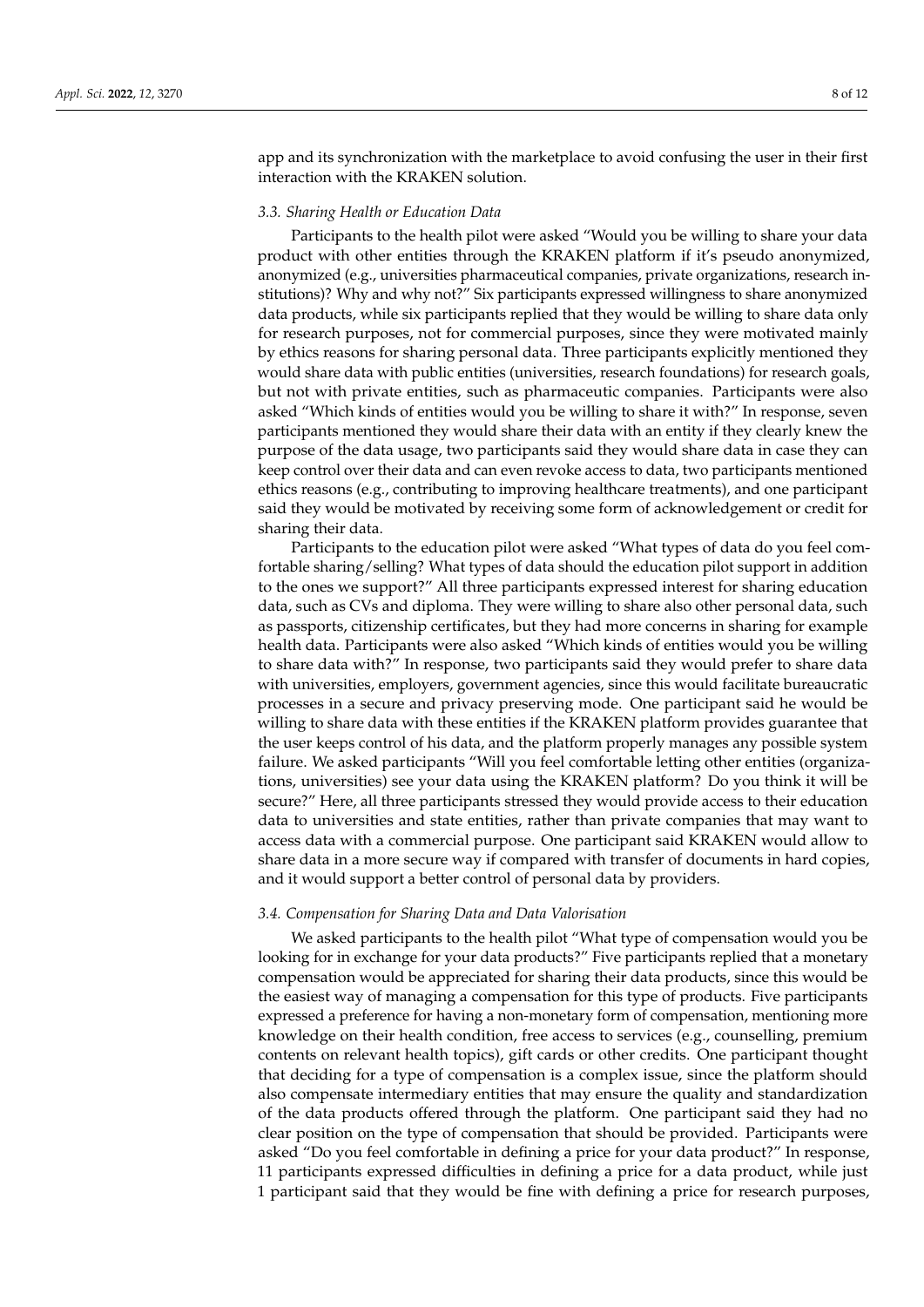by referring to other available datasets of health data that can be bought online. Two participants mentioned the need for having a general regulation helping to define prices for health data in a more standardized way. We also asked participants "Would you need any support from for example an available tool in the platform to define or check if your price is sensible/correct?" To this question, 12 participants expressed appreciation for having a tool or reference system in the platform supporting in defining a fair and sensible price for their data products. One participant proposed to develop a bidding system for data products, to promote quality of the data shared and incentives to share better data products. In general, there was large agreement among participants for the need of providing such a tool to help define prices and to valorize data products over time.

We asked participants to the education pilot "Would you seek compensation in exchange for securely sharing your data products?" All three participants said they were not interested in sharing their education data for a monetary compensation. One participant had concerns with companies such as LinkedIn selling data entered by users in that platform. Another participant expressed interest for receiving a different form of compensation, for example free access to educational licenses of software.

### *3.5. Acceptance, Ethics*

Participants to the health pilot were asked "What is your impression of the level of data protection and privacy of the KRAKEN platform?" Five participants replied that it was not clear from their interaction with the prototype how KRAKEN was ensuring data protection and privacy of data products. Two participants said they knew how blockchain technologies contribute to data protection and privacy, so they would trust KRAKEN just by knowing it is based on this type of technology. Two participants admitted that users typically read very superficially the conditions of use of a new system and then click accept, but in the case of KRAKEN it would be useful to be reminded about fundamental aspects of privacy and ethics at the specific moment when the user takes decisions about creating and publishing a data product. Three participants did not have a clear impression on how KRAKEN was dealing with privacy and data protection issues and asked to have more information on that. We asked participants "Can you think of any data protection or privacy risks that you could encounter using the KRAKEN platform?" In response, eight participants agreed that there is no software system or platform that can be considered completely secure, but they thought that the role of KRAKEN was to minimize the risk as far as possible, since the type of data shared are particularly sensitive. Among the risks identified by participants were misuse of data, data leakage, hackers' attacks, risk of deleting data by mistake, unclear specification about who to contact in case of problems (e.g., local vs European authorities). One participant said it would be important to provide more information on data protection and privacy when registering an account in the marketplace, another participant mentioned that quantum computing may represent a future threat for blockchain-based platforms such as KRAKEN. Two participants had nothing to add to this question. In addition, participants were asked "Is the provided information relating to your data protection and privacy rights and freedoms sufficiently clear and understandable?" Three participants replied that they appreciated the fact that KRAKEN considered this issue, and the quality of information provided is sufficient for the status of the prototype released. Six participants asked for having clearer information on this topic and proposed to use icons to present information on privacy and GDPR compliance, to provide more information on privacy by design measured adopted, more contextual information on privacy and data protection when performing key actions in the platform for publishing data products. Three participants had no clear answer to this question or had a neutral position regarding this issue.

Participants to the education pilot were asked "Will your acceptance for the KRAKEN data sharing services differ if it was provided by a company like Google? A recruiting company? Or an IT company like IBM?" All three participants replied they would not share their data with Google or IBM since they store data in the U.S. out of Europe, and in the case of recruiting companies, they would prefer to decide each time with whom to share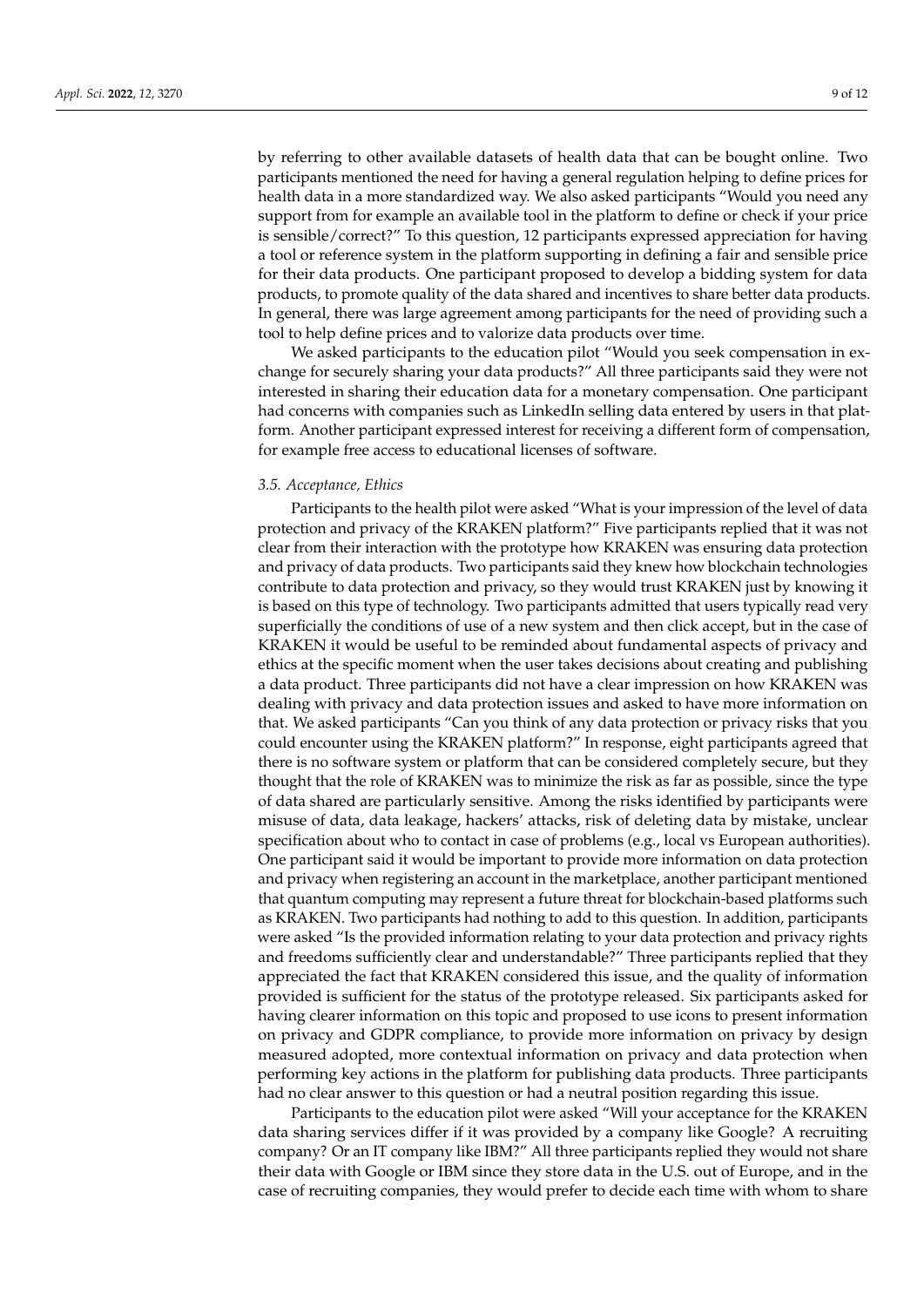or not share their data. We asked participants "Do you see any ethics concerns in using a data sharing platform like KRAKEN?" In response, one participant said it is important that KRAKEN supports data sharing in a secure way, by ensuring that data is not sold or used differently from what stated by the data provider. One participant was concerned about possible changes in regulation and discontinuity of the platform once the KRAKEN project is over. One participant mentioned they would prefer to start using KRAKEN by providing noncritical data, and, then, after some months of usage, if everything works fine, they might be willing to share more sensitive personal data (e.g., health data) through it.

### **4. Discussion**

This study presents a multidimensional evaluation of the KRAKEN personal data sharing platform, tested by 15 individuals representing key target user groups of the platform in the health and education pilot domains. Our main findings show that the usability of the prototyped platform was perceived by users as marginally acceptable but requiring further improvements before its final release. The importance of the usability dimension was also stressed by participants during the online group interviews, where most of them expressed interest and trust in using the data sharing solution, both as providers and consumers of data products, if the user experience ensured is good, and the security and privacy preserving components of the platform, including its privacy preserving analytics, are clearly presented to the user. This finding confirms previous research in showing that there could be barriers to the adoption of blockchain-based data sharing platforms, if the security and privacy preserving mechanisms provided are not fully transparent and understandable by the user [\[2](#page-10-1)[–14\]](#page-10-13). Regarding the sharing of health or education data through the platform, most of our participants expressed a preference for sharing data for research or non-profit purposes, while they were less inclined to share data for commercial reasons. Our findings are aligned with previous work showing that factors such as specification of the end purpose for sharing data [\[7\]](#page-10-6), as well as the possibility of revoking access to shared data products [\[25\]](#page-11-10) or setting privacy policies to access data, are key capabilities enabled by blockchain-based platforms that may meet the needs and preferences of users and positively affect future adoption. Concerning the possible incentives to users for sharing data products, our findings suggest that participants were interested in receiving either monetary or nonmonetary forms of compensation. Nonmonetary compensation seems to be particularly relevant to data sharing in the health and education domains, where altruistic reasons for sharing data products may be key drivers of a system's adoption and user engagement [\[2](#page-10-1)[–26\]](#page-11-11). Our investigation into the possible user concerns regarding the ethics dimension of using the platform revealed that the participants need for being supported at the point of taking key decisions affects the creation or sharing of a data product, for example, by being reminded about possible consequences of their action, and helped in understanding and revising the related privacy or ethics issues. All these considerations should inform the user-centered design of a data sharing platform such as KRAKEN to better fit the needs and expectations of its future adopters, as well as to ensure a more functional coevolution of its technical capabilities with user preferences and behaviors.

The study presented has some limitations. The sample size is rather small and participants involved in the health pilot belonged mainly to the research field, while those involved in the education pilot represented mainly the perspective of data providers rather than that of data consumers. In a future evaluation study, we intend to recruit a larger and more diversified sample of participants to better represent the broader target population. Moreover, the set of technical capabilities offered by the KRAKEN prototype deployed in this study was quite limited, and participants were asked to test the platform with sample data products created for evaluation purposes. Future studies may investigate more in depth the users' preferences and concerns of users when conducting transactions on real data products over more mature and complete versions of data sharing platforms.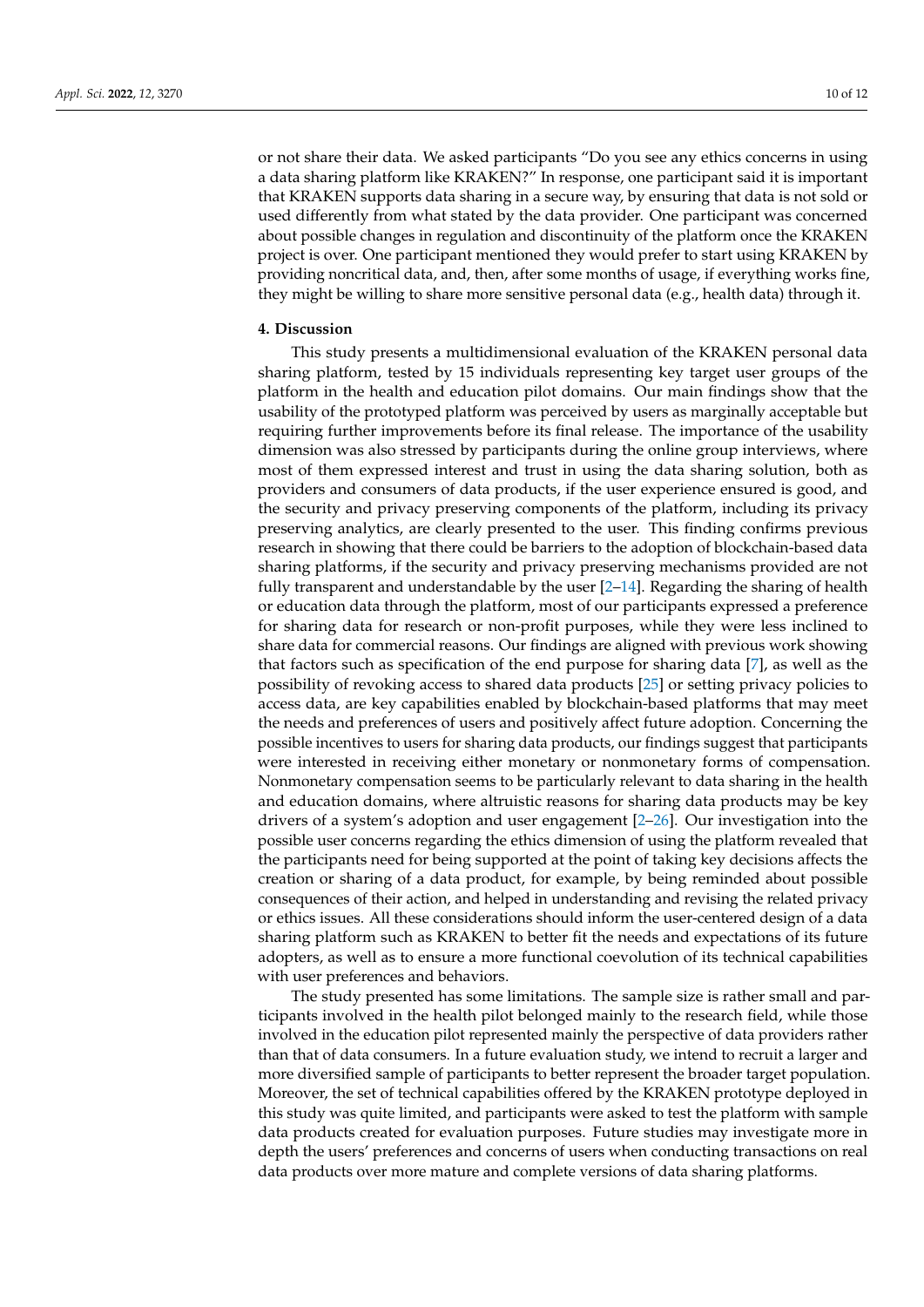Based on the current findings, the user's willingness to engage platforms such as KRAKEN and adopting new cutting-age technologies such as blockchain, Self-Sovereign Identity, or crypto tools for privacy-preserving analytics, depends on the data management transparency and easiness of use. This is the main challenge that KRAKEN and similar

platforms need to address. In this sense, KRAKEN is working to provide an improved mobile application as well as clearer and friendlier user interfaces for the final version of the KRAKEN platform, facilitating the use and control of the data to share, while also diminishing the complexity of the technologies behind the scenes.

**Author Contributions:** Conceptualization, S.G. and O.M.; methodology and validation, S.G., S.M., J.C.P.B., W.V. and S.R.; writing–original draft preparation, S.G. and S.R.; writing–review and editing, S.G., S.R., J.C.P.B. and W.V. All authors have read and agreed to the published version of the manuscript.

**Funding:** This research was funded by the European Union's Horizon 2020 research and innovation programme, grant agreement No 871473.

**Institutional Review Board Statement:** The study was conducted according to the guidelines of the Declaration of Helsinki and was approved by the Institutional Review Board of Fondazione Bruno Kessler (Italy) and the Ethics Committee of Technical University of Graz (Austria).

**Informed Consent Statement:** Informed consent was obtained from all subjects involved in the study.

**Acknowledgments:** The authors would like to thank the participants of the KRAKEN evaluation study.

**Conflicts of Interest:** The authors declare no conflict of interest.

#### **References**

- <span id="page-10-0"></span>1. Travizano, M.; Sarraute, C.; Dolata, M.; French, A.M.; Treiblmaier, H. Wibson: A case study of a decentralized, privacy-preserving data marketplace. In *Blockchain and Distributed Ledger Technology Use Cases*; Springer: Cham, Switzerland, 2020; pp. 149–170.
- <span id="page-10-1"></span>2. Lu, C.; Batista, D.; Hamouda, H.; Lemieux, V. Consumers' Intentions to Adopt Blockchain-Based Personal Health Records and Data Sharing: Focus Group Study. *JMIR Form. Res.* **2020**, *4*, e21995. [\[CrossRef\]](http://doi.org/10.2196/21995) [\[PubMed\]](http://www.ncbi.nlm.nih.gov/pubmed/33151149)
- <span id="page-10-2"></span>3. Leeming, G.; Cunningham, J.; Ainsworth, J. A Ledger of Me: Personalizing Healthcare Using Blockchain Technology. *Front. Med.* **2019**, *6*, 171. [\[CrossRef\]](http://doi.org/10.3389/fmed.2019.00171) [\[PubMed\]](http://www.ncbi.nlm.nih.gov/pubmed/31396516)
- <span id="page-10-3"></span>4. Esposito, C.; De Santis, A.; Tortora, G.; Chang, H.; Choo, K.R. Blockchain: A Panacea for Healthcare Cloud-Based Data Security and Privacy? *IEEE Cloud Comput.* **2018**, *5*, 31–37. [\[CrossRef\]](http://doi.org/10.1109/MCC.2018.011791712)
- <span id="page-10-4"></span>5. Zheng, X.; Sun, S.; Mukkamala, R.R.; Vatrapu, R.; Ordieres-MereÃÅ, J. Accelerating Health Data Sharing: A Solution Based on the Internet of Things and Distributed Ledger Technologies. *J. Med. Internet Res.* **2019**, *21*, e13583. [\[CrossRef\]](http://doi.org/10.2196/13583) [\[PubMed\]](http://www.ncbi.nlm.nih.gov/pubmed/31172963)
- <span id="page-10-5"></span>6. Lee, H.-A.; Kung, H.-H.; Udayasankaran, J.G.; Kijsanayotin, B.; Marcelo, A.B.; Chao, L.R.; Hsu, C.-Y. An Architecture and Management Platform for Blockchain-Based Personal Health Record Exchange: Development and Usability Study. *J. Med. Internet Res.* **2020**, *22*, e16748. [\[CrossRef\]](http://doi.org/10.2196/16748) [\[PubMed\]](http://www.ncbi.nlm.nih.gov/pubmed/32515743)
- <span id="page-10-6"></span>7. Kim, K.K.; Joseph, J.G.; Ohno-Machado, L. Comparison of consumers' views on electronic data sharing for healthcare and research. *J. Am. Med. Inform. Assoc.* **2015**, *22*, 821–830. [\[CrossRef\]](http://doi.org/10.1093/jamia/ocv014) [\[PubMed\]](http://www.ncbi.nlm.nih.gov/pubmed/25829461)
- <span id="page-10-7"></span>8. Lemieux, V. COVID-19, Technology and Data Privacy: A Call to Action for Governments. University of British Columbia Peter Wall Institute for Advanced Studies. 2 June 2020. Available online: [https://covidprivacy.pwias.ubc.ca/sites/covidprivacy.pwias.](https://covidprivacy.pwias.ubc.ca/sites/covidprivacy.pwias.ubc.ca/files/documents/Policy%20Brief-4.0_FINAL.pdf) [ubc.ca/files/documents/Policy%20Brief-4.0\\_FINAL.pdf](https://covidprivacy.pwias.ubc.ca/sites/covidprivacy.pwias.ubc.ca/files/documents/Policy%20Brief-4.0_FINAL.pdf) (accessed on 21 December 2021).
- <span id="page-10-8"></span>9. Grande, D.; Mitra, N.; Shah, A.; Wan, F.; Asch, D.A. Public preferences about secondary uses of electronic health information. *JAMA Intern. Med.* **2013**, *173*, 1798–1806. [\[CrossRef\]](http://doi.org/10.1001/jamainternmed.2013.9166) [\[PubMed\]](http://www.ncbi.nlm.nih.gov/pubmed/23958803)
- <span id="page-10-9"></span>10. Caine, K.; Hanania, R. Patients want granular privacy control over health information in electronic medical records. *J. Am. Med. Inform. Assoc.* **2013**, *20*, 7–15. [\[CrossRef\]](http://doi.org/10.1136/amiajnl-2012-001023) [\[PubMed\]](http://www.ncbi.nlm.nih.gov/pubmed/23184192)
- <span id="page-10-10"></span>11. Kuo, T.; Kim, H.; Ohno-Machado, L. Blockchain distributed ledger technologies for biomedical and health care applications. *J. Am. Med. Inform. Assoc.* **2017**, *24*, 1211–1220. [\[CrossRef\]](http://doi.org/10.1093/jamia/ocx068) [\[PubMed\]](http://www.ncbi.nlm.nih.gov/pubmed/29016974)
- <span id="page-10-11"></span>12. Shabani, M. Blockchain-based platforms for genomic data sharing: A de-centralized approach in response to the governance problems? *J. Am. Med. Inform. Assoc.* **2019**, *26*, 76–80. [\[CrossRef\]](http://doi.org/10.1093/jamia/ocy149) [\[PubMed\]](http://www.ncbi.nlm.nih.gov/pubmed/30496430)
- <span id="page-10-12"></span>13. Ekblaw, A.; Azaria, A.; Halamka, J.; Lippman, A. A Case Study for Blockchain in Healthcare: "MedRec" prototype for electronic health records and medical research data. In Proceedings of the 2nd International Conference on Open & Big Data, Vienna, Austria, 22–24 August 2016. Available online: [https://static1.squarespace.com/static/59aae5e9a803bb10bedeb03e/t/5a6fd2f7e2](https://static1.squarespace.com/static/59aae5e9a803bb10bedeb03e/t/5a6fd2f7e2c48387dff12676/1517278000381/blockchain-medical-records-patient-data-medrec-eckblaw.pdf) [c48387dff12676/1517278000381/blockchain-medical-records-patient-data-medrec-eckblaw.pdf](https://static1.squarespace.com/static/59aae5e9a803bb10bedeb03e/t/5a6fd2f7e2c48387dff12676/1517278000381/blockchain-medical-records-patient-data-medrec-eckblaw.pdf) (accessed on 22 December 2021).
- <span id="page-10-13"></span>14. Kuo, T.; Zavaleta Rojas, H.; Ohno-Machado, L. Comparison of blockchain platforms: A systematic review and healthcare examples. *J. Am. Med. Inform. Assoc.* **2019**, *26*, 462–478. [\[CrossRef\]](http://doi.org/10.1093/jamia/ocy185) [\[PubMed\]](http://www.ncbi.nlm.nih.gov/pubmed/30907419)